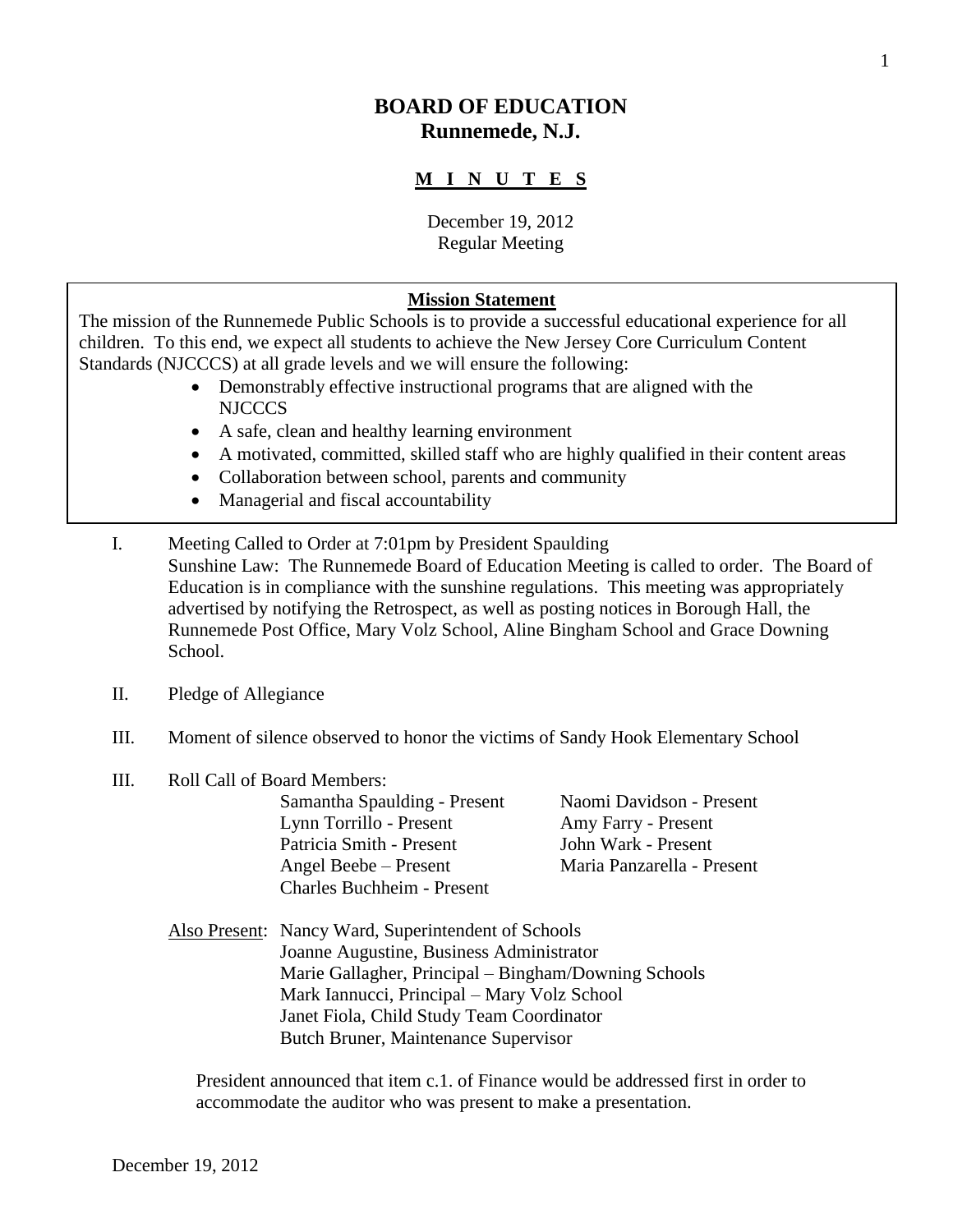IV. Approval of Minutes

Motion by \_\_Ms. Panzarella \_\_\_\_\_\_\_\_\_\_ Seconded by \_\_Mrs. Farry\_

- a. Recommend that the Board of Education approve the following minutes:
	- Regular minutes from November 28, 2012

| ROLL CALL VOTE: Yes |          | $8$ No 0 |  | Abstain |  | 1 Absent 0 |  |
|---------------------|----------|----------|--|---------|--|------------|--|
|                     | Mr. Wark |          |  |         |  |            |  |

- V. Correspondence *(white)*
	- 1. FYI The We Care Club will be working with the third grade class to raise funds to donate to the Gift of Life Family House in Philadelphia, PA. See letter on file.
	- 2. FYI Email regarding County Meet-Up for Camden and Gloucester County School Boards Associations.
- VI. Open Public Comment Public Comments on Agenda Items Only

The Board President will recognize those individuals in the audience whom wish to comment on any action items on this Agenda. Please respect the following procedures:

- 1. Be recognized by Board President.
- 2. State your full name and address.
- 3. Identify the resolution/item number on which you wish to comment.
- 4. Wait to be recognized before you make your comment.
- 5. (just before the resolution is voted on)
- 6. Limit your comments to the specific resolution/items.
- 7. Limit your comments to (3) minutes per person.

John Schmidt of Thompson Ave, Gloucester City commented on the following:

- Question on executive item regarding litigation… What litigation?
- Ouestion on Finding #1 of audit... What General Ledger adjustment?

Hearing no further public comment, President Spaulding closed the public comment session of the meeting.

- VII. Reports *(yellow)*
	- 1. Superintendent's Report (on file) Dr. Ward provided an overview of her report. In addition she commented that the administration looked at safety and security of the district through a self audit.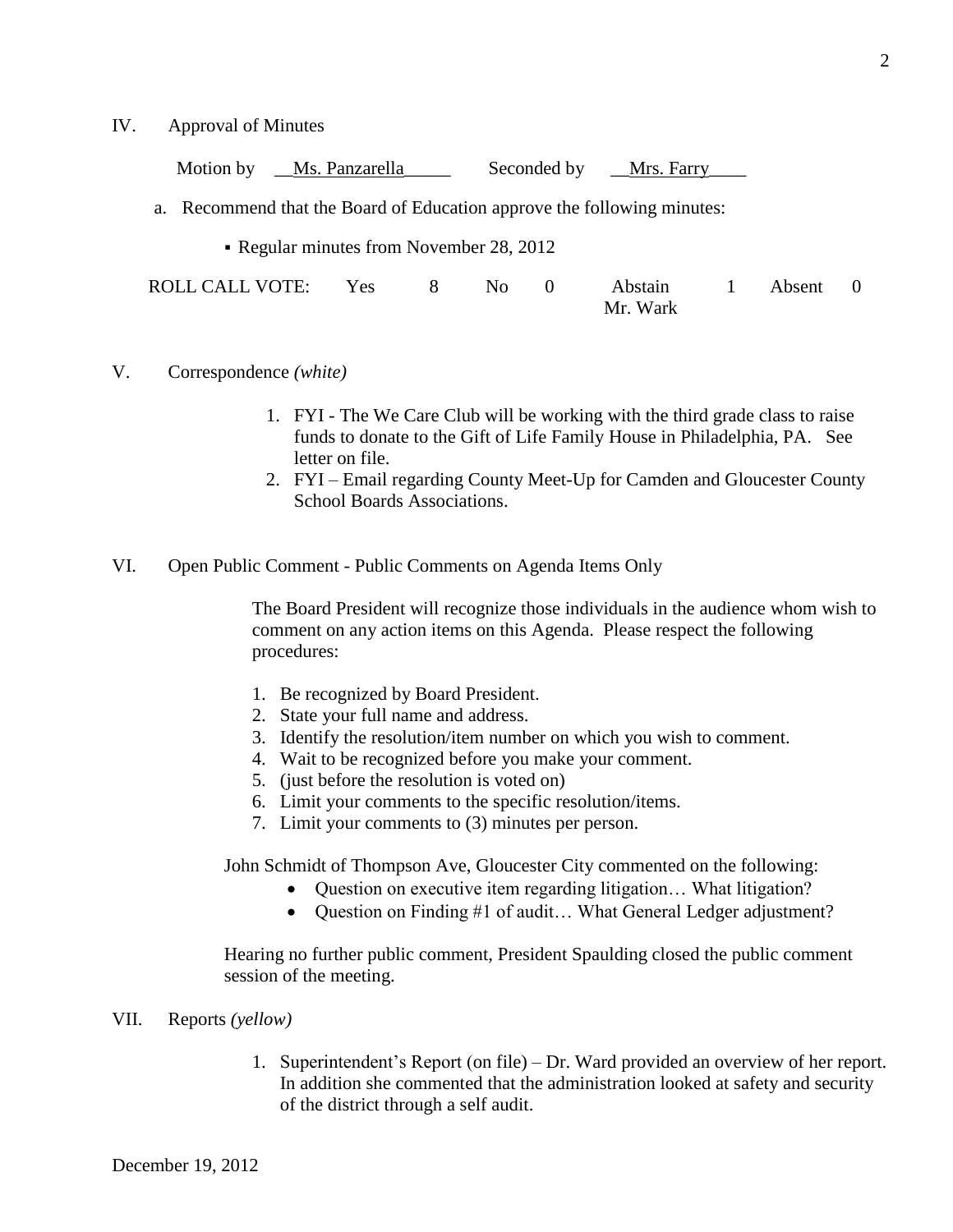- 2. Business Administrator's Report (on file) Ms. Augustine provided a brief summary of her report.
- 3. Building & Grounds Report (on file) Mr. Bruner addressed the Board recording building security. He is examining exterior doors and windows, checking locks on interior doors to ensure they lock and will meet with Radar Security to evaluate our systems.
- 4. Principal's Reports–(on file)
- 5. Nurses Report (on file)
- 6. Special Education Report (on file)
- 7. PTA Report -
- 8. Committee Reports
	- Camden County Educational Services Commission Report none
	- NJSBA Report Mrs. Davidson reported that there was an email announcing a County Meet up on January 10 and a negotiations workshop on January 26.
	- Black Horse Pike -none
	- Curriculum none
	- Policy/Public Relations none
	- Negotiations Would like the negotiating committee to attend the NJSBA workshop on January 26
	- Finance none
	- Personnel none
	- Property none
	- Superintendent search The committee met on December 17. Forty applications had been received from a wide variety of applicants. Interviews are being set up for January  $2^{nd}$  and  $3^{rd}$  with 7 applicants who met the criteria.
- 9. Discussion of re-organization of the Board of Education Board discussed possibility of reorganizing as a committee of the whole instead of separate committees.
- VIII. Old Business none
- IX. New Business

### **a. PROPERTY & TRANSPORTATION***(gold)*

Motion by Left. Buchheim Seconded by Mrs. Farry

Approve the following on the recommendation of the Superintendent:

- 1. Facility Use None
- 2. Field Trips

| Location               | <b>Purpose</b>     | Date     | <b>Students</b>              | <b>Advisor</b> |
|------------------------|--------------------|----------|------------------------------|----------------|
| Franklin Institute and | Explore museum and | 12/19/13 | Bingham &                    | Mrs. Dutkin    |
| Planetarium            | view show          |          | Downing Grade 3   Mrs. Clark |                |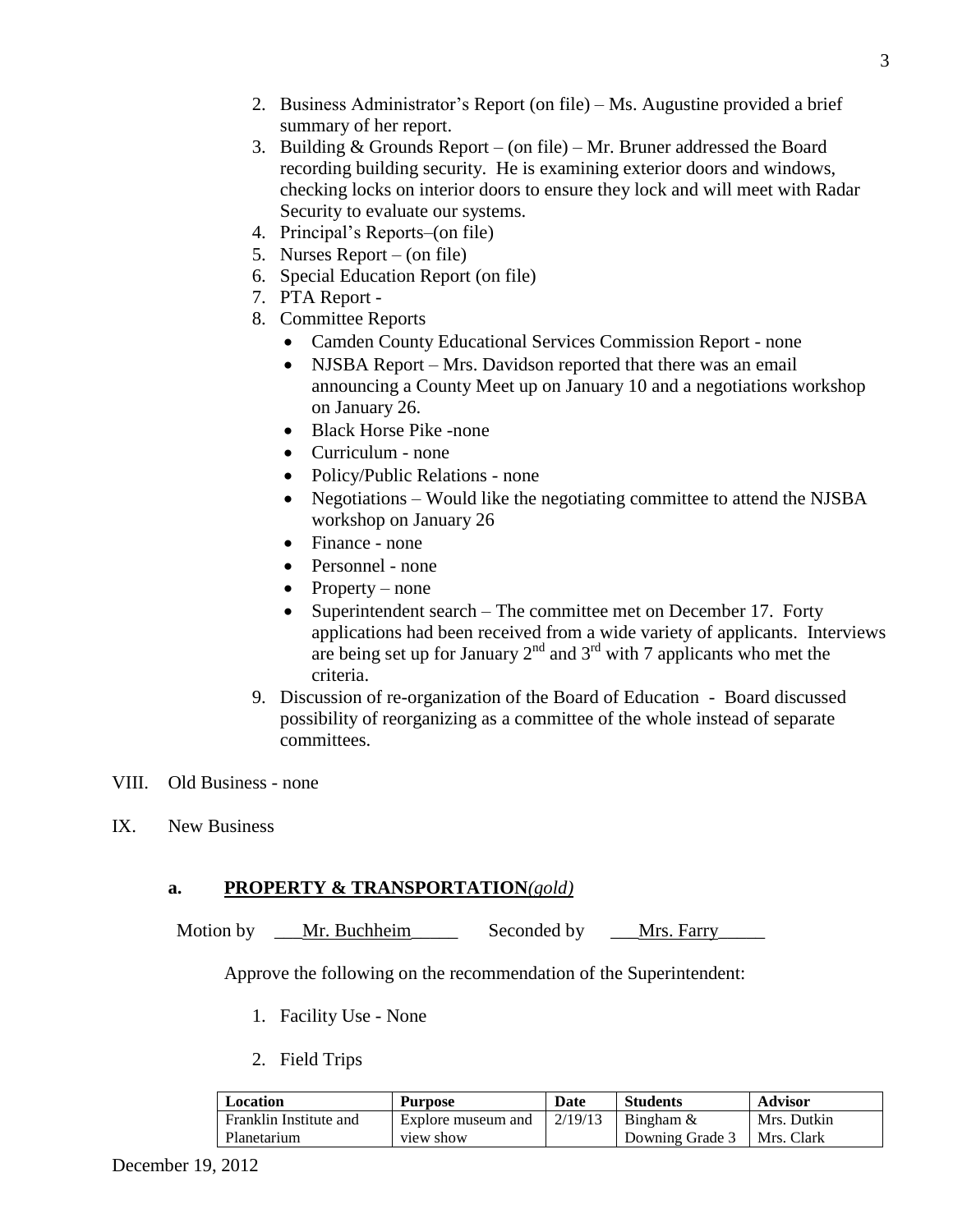3. Discard outdated and unusable technology equipment. All equipment on the list has been assessed and usable parts have been removed to re-build and re-purpose other machines. (see list on file)

ROLL CALL VOTE: Yes 9 No 0 Abstain 0 Absent 0

#### **b. PERSONNEL** *(blue)*

| Motion by | Mrs. Smith | Seconded by | Ms. Panzarella |
|-----------|------------|-------------|----------------|
|-----------|------------|-------------|----------------|

Approve the following on the recommendation of the Superintendent:

1. Approve Jen Majewski as a Homebound Instructor/Substitute Homebound Instructor for the 2012-2013 School Year.

- 2. Homebound Instruction (medical) for student #48169 for six (6) weeks (probable duration). Homebound instructor will be Barbara Fanz.
- 3. Approve employee #194. Was previously approved as qualifying for FMLA 11/15/12-12/14/12. Should be adjusted to 10/24/12-1/1/13. NJFLA dates are: 1/2/13-4/8/13.
- 4. After School Skill Enhancement Program staff funded by Title I Account #20-231-100-101-AD-EX Monday, January 14 to Thursday, March 21, 2013

| <b>BINGHAM</b>        |        |                                 |             |              |  |  |  |
|-----------------------|--------|---------------------------------|-------------|--------------|--|--|--|
| <b>NAME</b>           | # DAYS | HR.<br><b>PER</b><br><b>DAY</b> | \$ PER HOUR | <b>TOTAL</b> |  |  |  |
| Grade 1A (Helder)     | 33     | 1                               | \$38        | \$1,254      |  |  |  |
| Grade 1B (Ayusa)      | 33     | $\mathbf{1}$                    | \$38        | \$1,254      |  |  |  |
| Grade 2 (Toomey)      | 33     | $\mathbf{1}$                    | \$38        | \$1,254      |  |  |  |
| Grade 3<br>(Majewski) | 33     | $\mathbf{1}$                    | \$38        | \$1,254      |  |  |  |
| RTI (Pulcinella)      | 15     | 1                               | \$38        | \$570        |  |  |  |
|                       |        |                                 |             |              |  |  |  |
|                       |        | <b>DOWNING</b>                  |             |              |  |  |  |
| <b>NAME</b>           | #DAYS  | HR.<br><b>PER</b><br><b>DAY</b> | \$ PER HOUR | <b>TOTAL</b> |  |  |  |
| Grade 1A<br>(Razavi)  | 33     | 1                               | \$38        | \$1,254      |  |  |  |
| Grade 1B<br>(Bergman) | 33     | $\mathbf{1}$                    | \$38        | \$1,254      |  |  |  |
| Grade 2<br>(Burpulis) | 33     | 1                               | \$38        | \$1,254      |  |  |  |
| Grade 3 (Lyle)        | 33     | 1                               | \$38        | \$1,254      |  |  |  |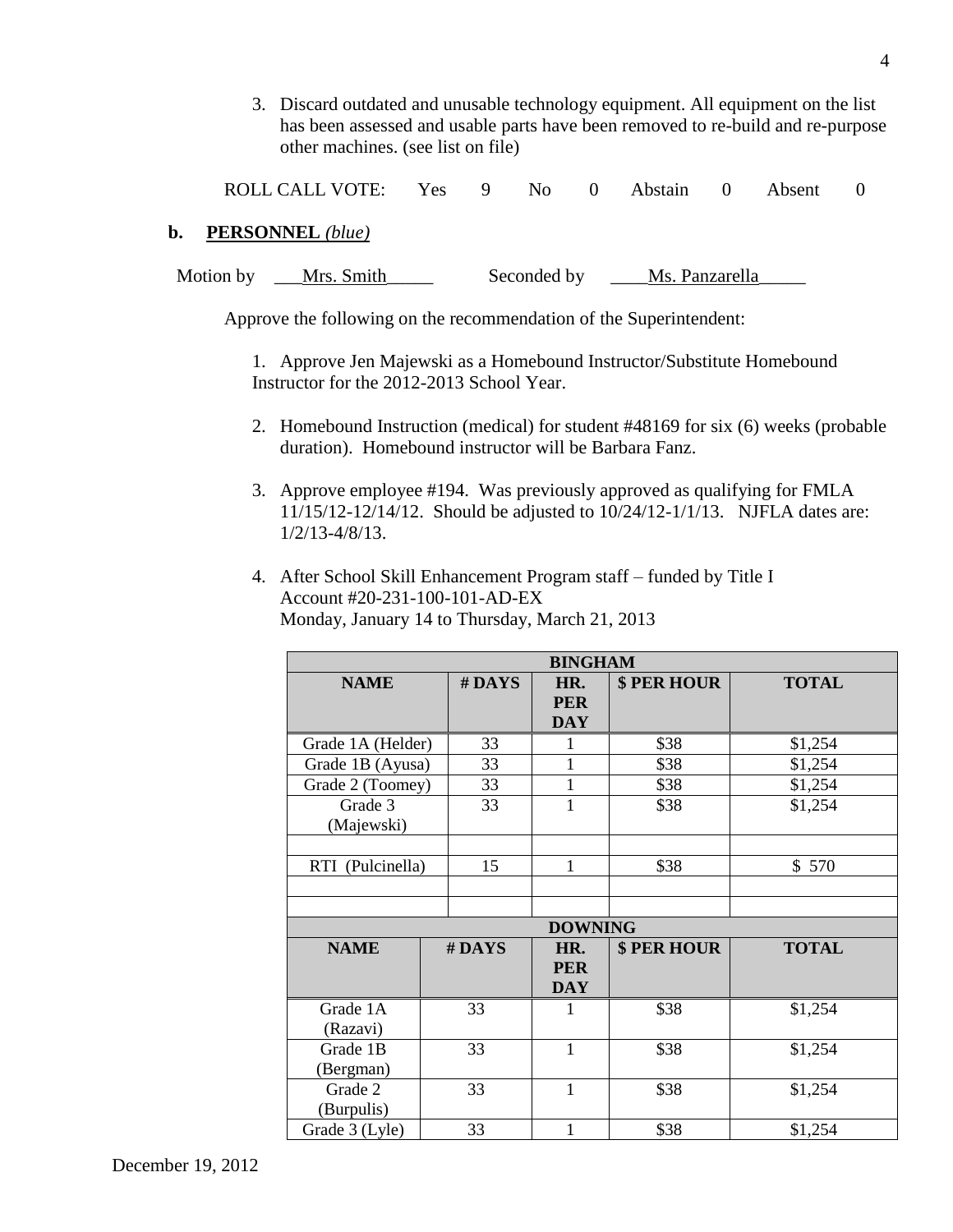| <b>BINGHAM AND DOWNING</b> |                                                |            |              |          |  |  |  |
|----------------------------|------------------------------------------------|------------|--------------|----------|--|--|--|
| <b>NAME</b>                | \$ PER HOUR<br>$#$ DAYS<br><b>TOTAL</b><br>HR. |            |              |          |  |  |  |
| <b>PER</b>                 |                                                |            |              |          |  |  |  |
|                            |                                                | <b>DAY</b> |              |          |  |  |  |
| ESL (Connell)              |                                                |            | \$38         | 608      |  |  |  |
|                            |                                                |            | <b>TOTAL</b> | \$11,210 |  |  |  |

5. The following teachers as substitutes in the program if needed:

| Barbara Fanz<br>Teresa Grassi<br>Jaime Dutkin |      | Leslie Jenkins<br><b>Tracey Hummel</b><br><b>Karen Clements</b> |    |  | Lee-Anne Michell<br>Robin Clark |  |  |        |  |
|-----------------------------------------------|------|-----------------------------------------------------------------|----|--|---------------------------------|--|--|--------|--|
|                                               |      |                                                                 |    |  |                                 |  |  |        |  |
| ROLL CALL VOTE:                               | Yes. |                                                                 | No |  | Abstain                         |  |  | Absent |  |
| Items #1, $3 - 5$                             |      | 9                                                               |    |  |                                 |  |  |        |  |
| Item $#2$                                     |      | 8                                                               |    |  | Mrs. Beebe                      |  |  |        |  |

#### **c. FINANCE** *(green)*

Presentation of the overview of the audit, Comprehensive Annual Financial Report (CAFR) and the findings for the 2011-12 fiscal year by Ray Colavita of Nightlinger, Colavita and Volpa.

Motion by Let Mrs. Smith Seconded by Mr. Wark

Approve the following on the recommendation of the Superintendent:

Synopsis of Comprehensive Annual Financial Report and Audit Fiscal Year Ended June 30, 2012

1. Acceptance of Audit:

Adopt a resolution that the annual audit for the year ended 2011-12 be accepted and placed on file. The audit report is included in section 2, the financial section, of the Comprehensive Annual Financial Report, and that the following corrective action plan is implemented:

Finding #2012-1 Board Secretary's Records: Procedures to analyze and record various necessary journal entries in the General Ledger should be reviewed and revised, in order to improve internal control over the reporting function.

Corrective Action Plan: The Business Administrator will establish accounting procedures for the accurate and detailed recording of financial transactions related to carryover grant funds for the various fiscal years.

Finding #2012-2 Facilities and Capital Assets: Procedures to identify additions and deletions to fixed assets made during the year should be reviewed and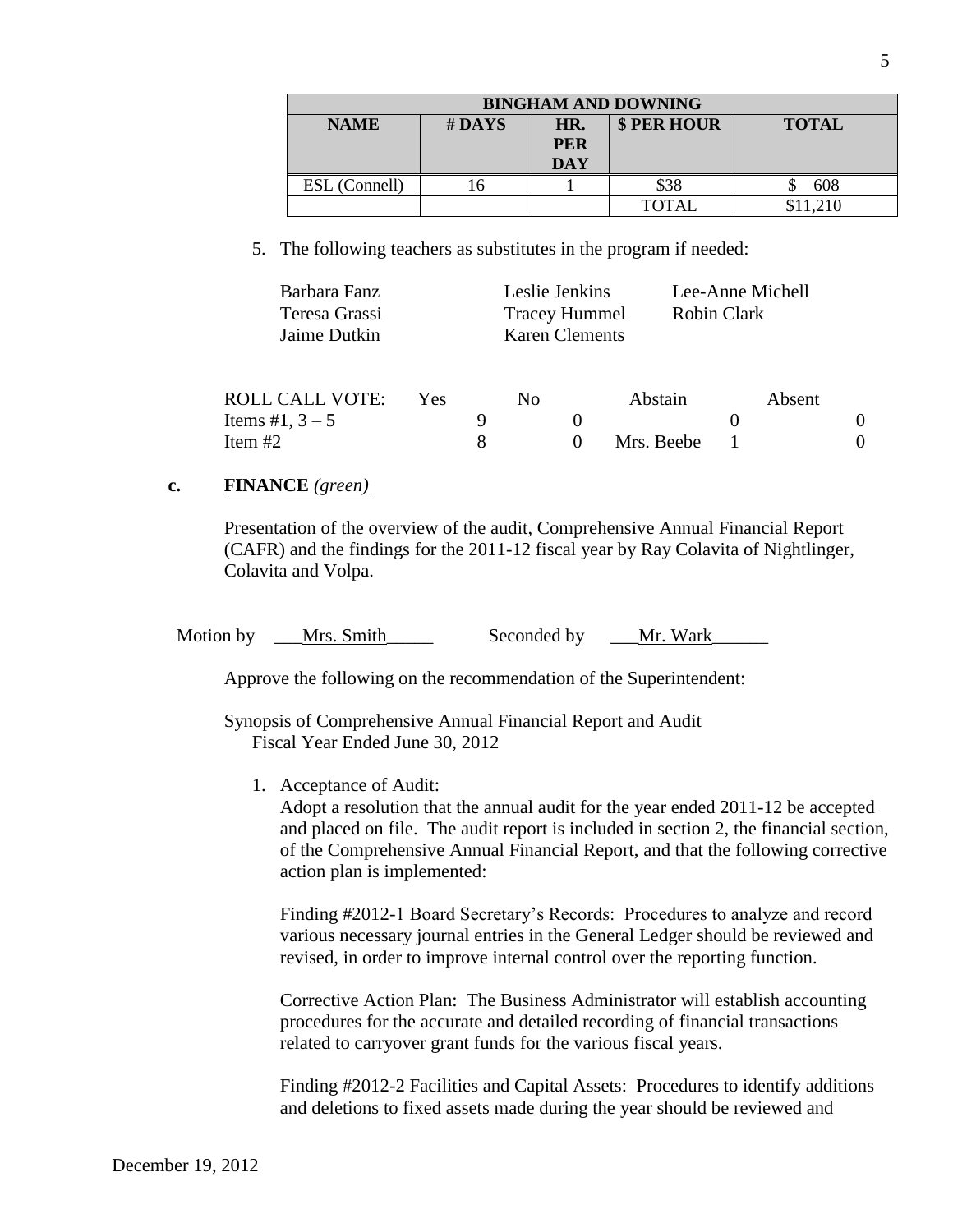revised, in order to assure that an accurate updated fixed asset report is available for inclusion in the Comprehensive Annual Financial Report.

Corrective Action Plan: The Business Administrator will establish accounting procedures for the accurate and detailed recording of financial transactions changing the fixed assets schedule and the comparison analysis to the externally created fixed asset report.

|  | ROLL CALL VOTE: Yes 9 No 0 Abstain 0 Absent 0 |  |  |  |  |  |  |  |  |
|--|-----------------------------------------------|--|--|--|--|--|--|--|--|
|--|-----------------------------------------------|--|--|--|--|--|--|--|--|

| Motion by | Mrs. Davidson | Seconded by | Mrs. Smith |
|-----------|---------------|-------------|------------|
|           |               |             |            |

2. Recommendation for approval of the following certification and financial reports:

Pursuant to N.J.A.C.  $6A: 23A-16.10(c)$  4 we certify that as and, after review of the Board Secretary's Report and upon consultation with the appropriate district officials that, to the best of our knowledge, no major account or fund has been over expended in violation of N.J.A.C. 6A: 23A-16.10(c) 4 and that sufficient funds are available to meet the district's financial obligations for the remainder of the fiscal year.

Bills List #1 - \$348,721.31 Bills List #2 -\$344,964.94 Bills List #3 - \$176,885.04 Bills List #4 - \$182,403.38 Board Secretary's Report –November 2012 Transfers and Appropriation/Revenue Adjustments – November 2012 Cash Report –November 2012 Cafeteria Disbursements – \$17,515.49 Treasurer's Report – October 2012

3. Professional Development Workshops

| <b>Name</b>        | <b>Workshop/Conference</b>          | Date(s)/Time/Location               | Cost     |
|--------------------|-------------------------------------|-------------------------------------|----------|
| Robin Clark        | EIRC - Writing with Spice           | 1/24/13                             | \$165.00 |
|                    |                                     | $8:30$ am $-1:30$ pm                | mileage  |
|                    |                                     | So. Jersey Tech Park at Rowan       |          |
|                    |                                     | Mullica Hill, NJ                    |          |
| Felisha Marghilano | EIRC - Writing with Spice           | 1/24/13                             | \$165.00 |
| (long term)        |                                     | $8:30$ am $-1:30$ pm                | mileage  |
| substitute)        |                                     | So. Jersey Tech Park at Rowan       |          |
|                    |                                     | Mullica Hill, NJ                    |          |
| Christie Kerslake  | Bureau of Education $\&$            | 1/29/13                             | \$229.00 |
|                    | Research – Practical Strategies     | $8:00 \text{ am} - 3:15 \text{ pm}$ | mileage  |
|                    | to Address the Challenges of        | The Mansion on Main Street          |          |
|                    | Today's School Nurse                | Voorhees, NJ                        |          |
| Lee-Anne Michell   | <b>AEP Connections - Strategies</b> | $2/21/13$ and $2/22/13$             | \$195.00 |
|                    | that Work! Social Skills &          | $8:00 \text{ am} - 3:30 \text{ pm}$ | mileage  |
|                    | Behavior Solutions for the          | The Mansion on Main Street          |          |
|                    | Student/Child with Autism           | Voorhees, NJ                        |          |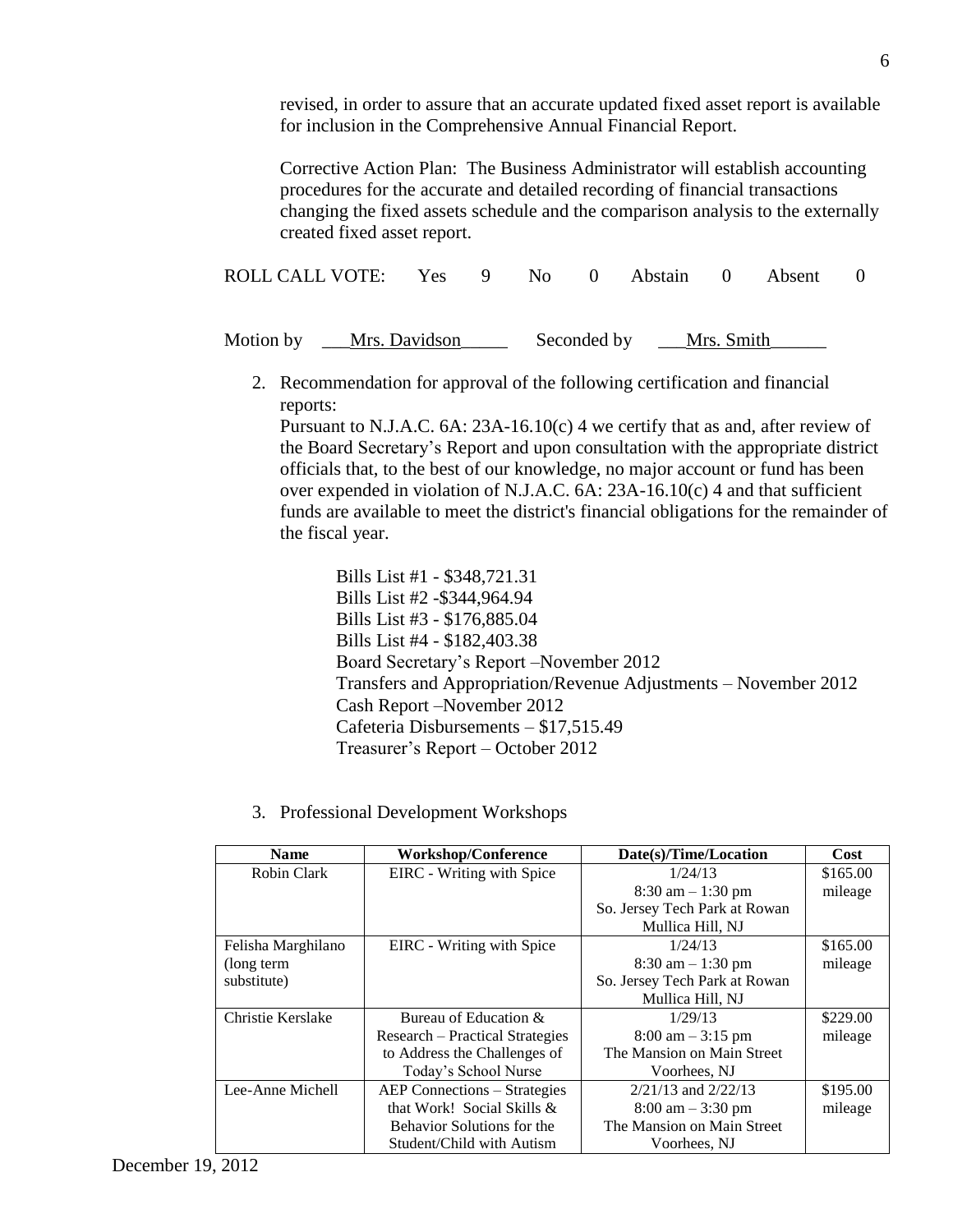| <b>AEP Connections – Strategies</b> |                                                                                                                                                               | \$140.00                                                                                                                                                           |
|-------------------------------------|---------------------------------------------------------------------------------------------------------------------------------------------------------------|--------------------------------------------------------------------------------------------------------------------------------------------------------------------|
|                                     |                                                                                                                                                               | mileage                                                                                                                                                            |
| Behavior Solutions for the          |                                                                                                                                                               |                                                                                                                                                                    |
| Student/Child with Autism           | Voorhees, NJ                                                                                                                                                  |                                                                                                                                                                    |
|                                     | 3/22/13                                                                                                                                                       | \$149.00                                                                                                                                                           |
| Annual Symposium for                | $8:00 \text{ am} - 3:00 \text{ pm}$                                                                                                                           | mileage                                                                                                                                                            |
| Speech/Lang. Specialists            | Rowan University                                                                                                                                              |                                                                                                                                                                    |
|                                     | Mullica Hill, NJ                                                                                                                                              |                                                                                                                                                                    |
| NJSBA - Purchasing with             | 1/22/13                                                                                                                                                       | \$50.00                                                                                                                                                            |
| James Shoop                         | $8:00$ am $-12$ noon                                                                                                                                          | mileage                                                                                                                                                            |
| (3 QPA and 3 CPE credits)           | Mt. Laurel, NJ                                                                                                                                                |                                                                                                                                                                    |
| NJSBA - Pensions                    | 2/19/13                                                                                                                                                       | \$50.00                                                                                                                                                            |
| (3 CPE credits)                     | $8:00$ am $-12$ noon                                                                                                                                          | Mileage                                                                                                                                                            |
|                                     | Mt. Laurel, NJ                                                                                                                                                |                                                                                                                                                                    |
|                                     | $1/23/13 - 2/11/13$                                                                                                                                           | \$837.00                                                                                                                                                           |
| <b>Human Resources</b>              | Mon/Wed/Thu, 5pm - 8pm                                                                                                                                        |                                                                                                                                                                    |
| <b>Rutgers Educational Facility</b> | <b>Belhaven Middle School</b>                                                                                                                                 |                                                                                                                                                                    |
|                                     | Linwood, NJ                                                                                                                                                   |                                                                                                                                                                    |
|                                     |                                                                                                                                                               |                                                                                                                                                                    |
| Preventive Maintenance              | $2/13/13 - 2/27/13$                                                                                                                                           | \$555.00                                                                                                                                                           |
| <b>Rutgers Educational Facility</b> | Mon/Wed, $5pm - 8pm$                                                                                                                                          |                                                                                                                                                                    |
|                                     | Belhaven Middle School                                                                                                                                        |                                                                                                                                                                    |
| (15 hours, 5 sessions)              | Linwood, NJ                                                                                                                                                   |                                                                                                                                                                    |
| Financial Management &              | $3/6/13 - 3/20/13$                                                                                                                                            | \$521.00                                                                                                                                                           |
| Purchasing                          | Mon/Wed, 5pm - 8pm                                                                                                                                            |                                                                                                                                                                    |
| <b>Rutgers Educational Facility</b> | Belhaven Middle School                                                                                                                                        |                                                                                                                                                                    |
| <b>Mgmt Program</b>                 | Linwood, NJ                                                                                                                                                   |                                                                                                                                                                    |
| (15 Hours, 5 sessions)              |                                                                                                                                                               |                                                                                                                                                                    |
| NJASA - Techspo                     | $1/31/13$ and $2/1/13$                                                                                                                                        | \$375.00                                                                                                                                                           |
|                                     |                                                                                                                                                               |                                                                                                                                                                    |
|                                     |                                                                                                                                                               |                                                                                                                                                                    |
|                                     |                                                                                                                                                               |                                                                                                                                                                    |
| NJASA - Techspo                     | $1/31/13$ and $2/1/13$                                                                                                                                        | \$375.00                                                                                                                                                           |
|                                     | $7am - 4pm$                                                                                                                                                   |                                                                                                                                                                    |
|                                     |                                                                                                                                                               |                                                                                                                                                                    |
|                                     | Atlantic City, NJ                                                                                                                                             |                                                                                                                                                                    |
|                                     | that Work! Social Skills &<br>Rowan University $-10^{th}$<br>Management Supervision &<br><b>Mgmt Program</b><br>(27 Hours, 9 sessions)<br><b>Mgmt Program</b> | 2/22/13<br>$8:00 \text{ am} - 3:30 \text{ pm}$<br>The Mansion on Main Street<br>$7am - 4pm$<br>Bally's Atlantic City<br>Atlantic City, NJ<br>Bally's Atlantic City |

- 4. Attached Resolution to Stop Sequestration that would have a negative impact on education funding. The NJSBA legislative committee is also urging all districts to adopt the resolution in December and forward a copy to their district's US Representative, US Senator, State Senator, Assembly Representatives, the NJ School Boards Association, and the National School Board Association.
- 5. The 2012-2013 Extra Curricular Activities/Stipends as outlined below.

| <b>PERSON</b> | <b>POSITION</b>                          | <b>STIPEND</b> |
|---------------|------------------------------------------|----------------|
| Mindy Otero   | <b>Student Recognition/Home</b>          | \$1,478.36     |
|               | <b>School Coordinator</b>                |                |
| Mindy Otero   | Girls Basketball Head                    | \$4,226.74     |
| Mindy Otero   | Intramurals                              | \$603.12       |
|               | $4th \& 5th$ Grade Variety (24 Sessions) |                |

### 2012 – 2013 EXTRA CURRICULAR ACTIVITIES/STIPENDS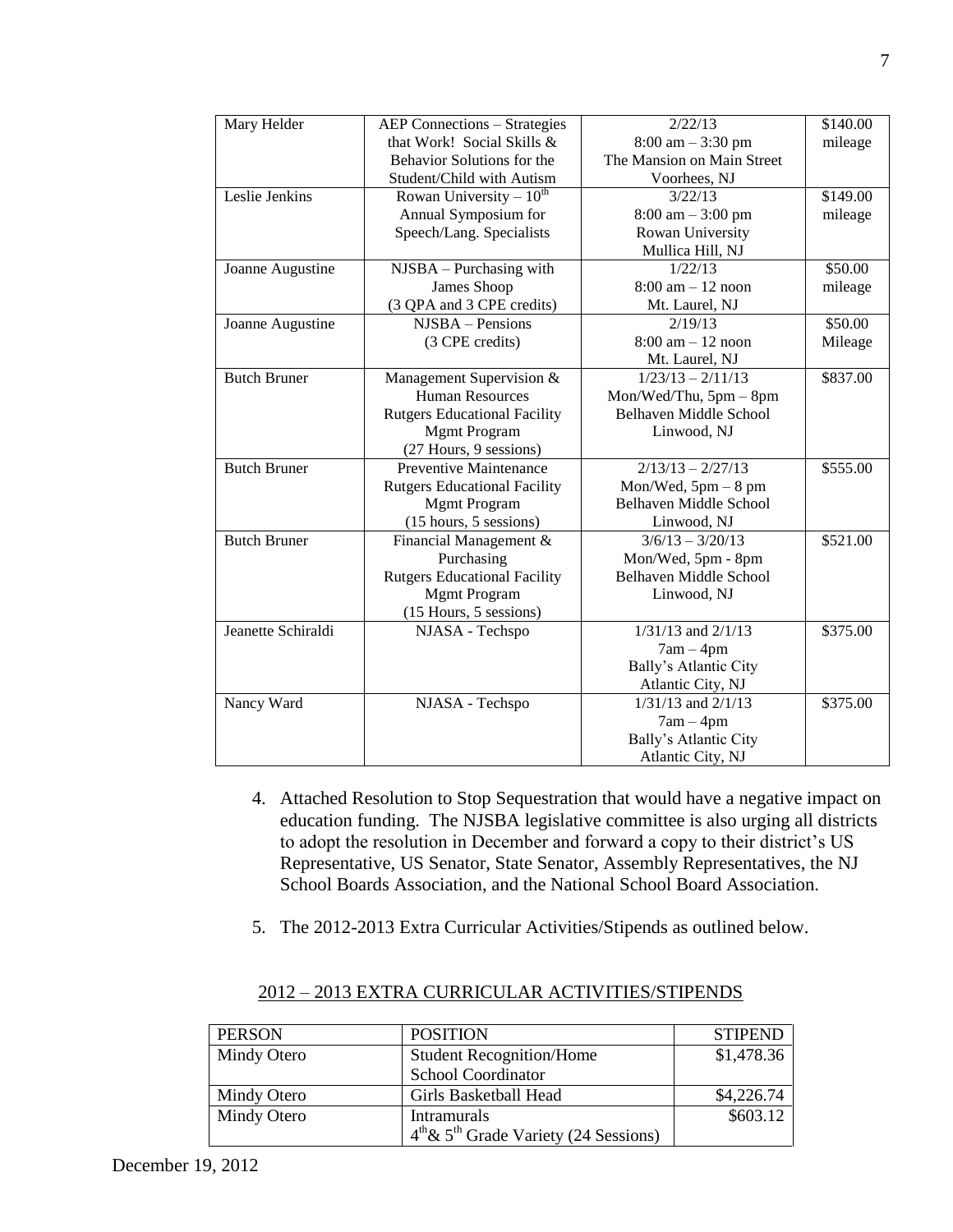| Mindy Otero             | <b>Intramurals</b>                               | \$804.10   |
|-------------------------|--------------------------------------------------|------------|
|                         | Basketball $6^{th}$ - $8^{th}$ (32 sessions)     |            |
| Mindy Otero             | <b>Intramurals</b>                               | \$402.05   |
|                         | Soccer $4^{th} -5^{th}$ (16 sessions)            |            |
| Michael Kline           | <b>Boys Basketball Head</b>                      | \$4,226.74 |
| Julianna Pray           | Cheerleading                                     | \$1,923.00 |
| <b>Shawn Clancy</b>     | <b>Intramurals</b>                               | \$402.05   |
|                         | Flag Football (16 sessions)                      |            |
| <b>Shawn Clancy</b>     | <b>Intramurals</b>                               | \$804.10   |
|                         | <b>Street Hockey (Variety)</b>                   |            |
|                         | (32 sessions)                                    |            |
| <b>Shawn Clancy</b>     | <b>Intramurals</b>                               | \$402.05   |
|                         | Volleyball (16 sessions)                         |            |
| <b>Shawn Clancy</b>     | <b>Intramurals</b>                               | \$402.05   |
|                         | Soccer $6^{th}$ -8 <sup>th</sup> (16 sessions)   |            |
| <b>Shawn Clancy</b>     | <b>Intramurals</b>                               | \$804.10   |
|                         | Softball $6^{th}$ -8 <sup>th</sup> (32 sessions) |            |
| Alfie Mannino           | Drama                                            | \$2,002.00 |
| <b>Scott Marakovits</b> | <b>Environmental Club</b>                        | \$640.00   |
|                         | Science Club (1)                                 | \$640.00   |
|                         | Science Club (2)                                 | \$640.00   |

6. Approve Cooperative Pricing System Resolution:

### RESOLUTION FOR MEMBER PARTICIPATION IN A COOPERATIVE PRICING SYSTEM

## A RESOLUTION AUTHORIZING THE RUNNEMEDE BOARD OF EDUCATION TO ENTER INTO A COOPERATIVE PRICING AGREEMENT

 WHEREAS, *N.J.S.A. 40A:11-11(5)* authorizes contracting units to establish a Cooperative Pricing System and to enter into Cooperative Pricing Agreements for its administration; and

 WHEREAS, the Middlesex Educational Services Commission, hereinafter referred to as the "Lead Agency" has offered voluntary participation in a Cooperative Pricing System for the purchase of goods and services;

WHEREAS, on the  $19<sup>th</sup>$  day of December, 2012, the governing body of the Runnemede Board of Education, County of Camden, State of New Jersey duly considered participation in a Cooperative Pricing System for the provision and performance of goods and services;

NOW, THEREFORE, BE IT RESOLVED as follows:

### TITLE

 This RESOLUTION shall be known and may be cited as the Cooperative Pricing Resolution of the Runnemede Board of Education.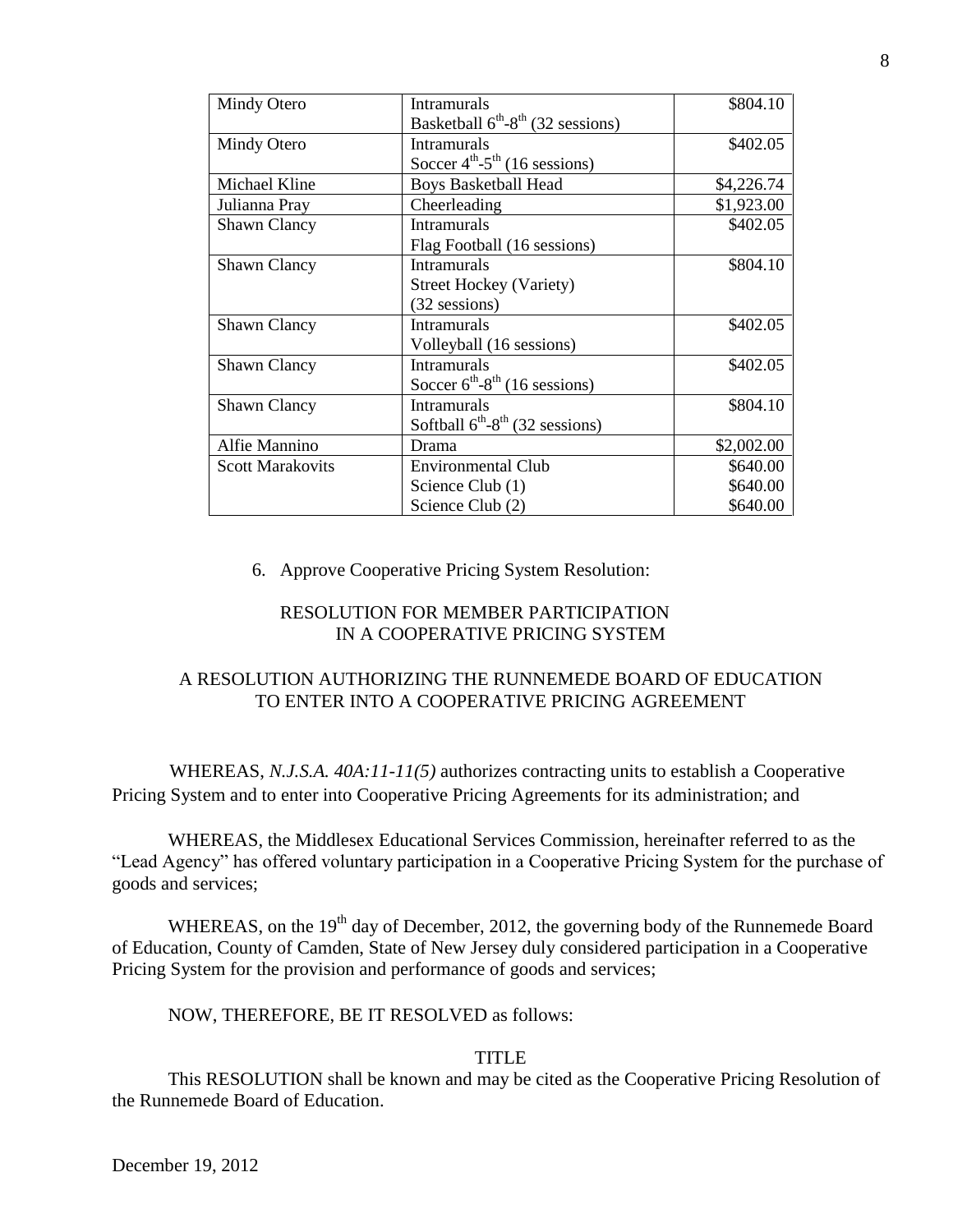#### **AUTHORITY**

 Pursuant to the provisions of *N.J.S.A. 40A:11-11(5)*, the Superintendent is hereby authorized to enter into a Cooperative Pricing Agreement with the Lead Agency.

#### CONTRACTING UNIT

 The Lead Agency shall be responsible for complying with the provisions of the *Local Public Contracts Law (N.J.S.A. 40A:11-1 et seq.)* and all other provisions of the revised statutes of the State of New Jersey.

#### EFFECTIVE DATE

This resolution shall take effect immediately upon passage.

#### **CERTIFICATION**

 I hereby certify that the above resolution was adopted by the Runnemede Board of Education at the Board Meeting held on 12/19/2012.

By: Nancy Ward, Superintendent

Attest by: Joanne Augustine, Business Administrator/Board Secretary

7. Approval of "Bedside Instruction" for student #5003468661 during the dates of October 9 through January 4. Services performed by Board approved provider Brookfield homebound School Program at a rate of \$38/hour.

| ROLL CALL VOTE: Yes 8 No 0 Abstain 1 Absent 0 |  |          |  |  |  |
|-----------------------------------------------|--|----------|--|--|--|
|                                               |  | Mr. Wark |  |  |  |

#### **d. CURRICULUM** *(white)*

Motion by Ms. Panzarella Seconded by Mr. Buchheim

Approve the following on the recommendation of the Superintendent:

- 1. Withdraw Danielle Thogode as a student teacher, for the Spring Semester. She was assigned to Tracey Hummel at Downing School. Notification by Rowan University indicated that due to unforeseen circumstances she will not complete her student teaching as previously approved.
- 2. The adoption of the Kim Marshall Principal Evaluation System. This is a DOE approved system that is an open source product. There is no fee and no contract to implement the system.

ROLL CALL VOTE: Yes 9 No 0 Abstain 0 Absent 0

#### **e. POLICIES/PUBLIC RELATIONS** *(white) (No Items)*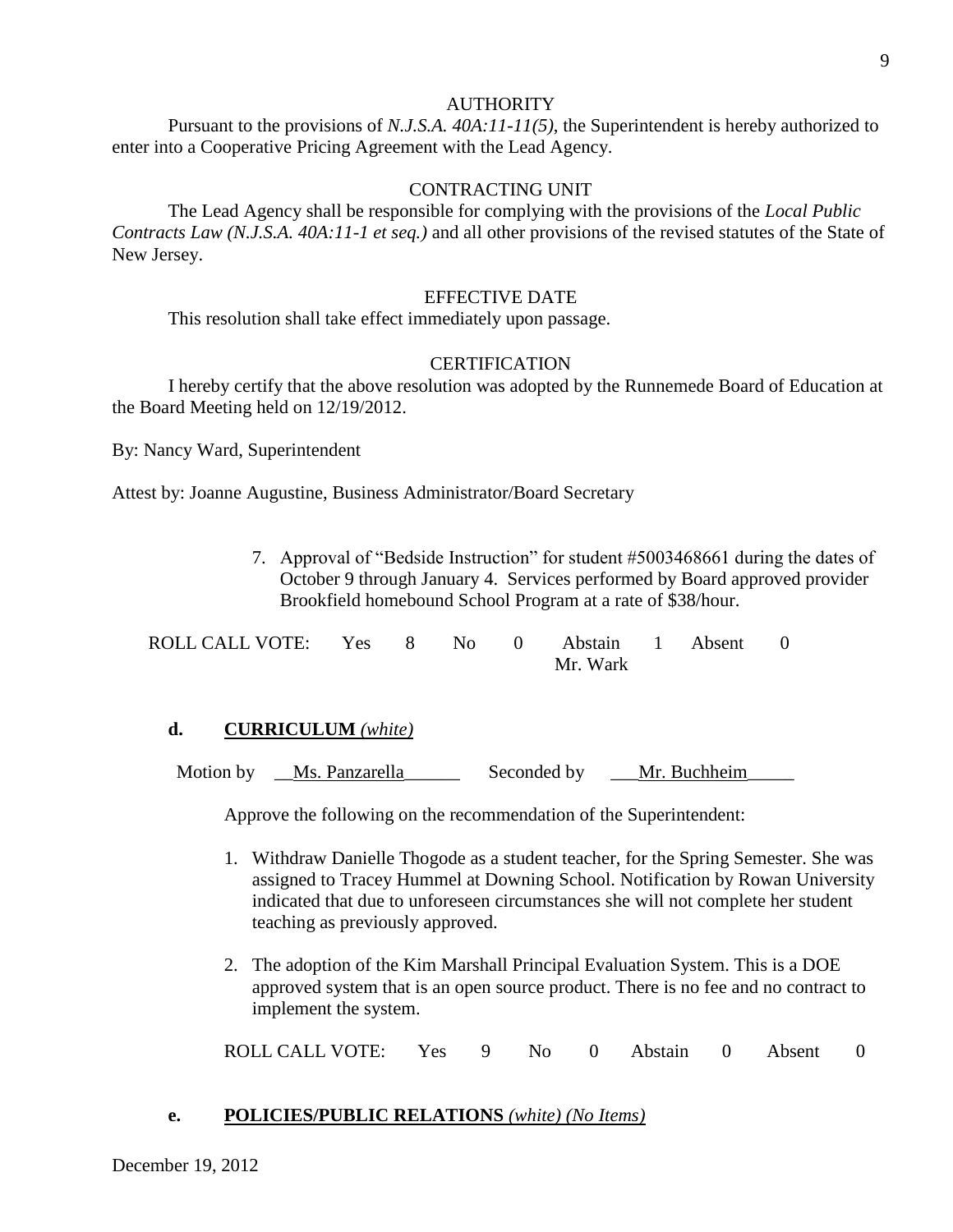X. Public Comments (on any item) Audience Recognition and Public Comment

> The public is reminded that all public complaints against a district employee must be made through a specific grievance process.

A description of this process may be found in BOE policy (File Code 0167). This policy is available upon request in the office of the Board Secretary.

Any individual naming an employee in a complaint before the Board of Education, without the employee's permission, could be cited for violating that employee's civil and contractual rights.

Ms. Danielle Green of 327 N. Oakland commented as follows:

- Inquired whether there are any panic buttons in the schools
- Asked when does the school start to teach students about sex education. Response was "Family Life" curriculum begins in Kindergarten.

Ms. Jen Hicken of 824 N. Read Ave commented:

- Wanted to know if the school is doing anything for a child's mental issues. How does the school address it with the family and getting outside help?
- Dr. Ward explained that concerns are discussed with administration, counselors and the school psychologist. Partial care programs are available. The district cannot tell parents that their child must be on medicine. The child must be counseled.

Ms. Green also asked who we speak to regarding a specific child. Dr. Ward informed her that she should contact the Principal or DYFUS anonomiously.

Ms. Hicken also commented on what happens if procedures or punishments are not working.

Since the comments seemed to be targeting a particular child and the Board did not want to invade any individual privacy rights it was suggested that the matter not be further discussed in public. It was suggested that the matter be discussed in private with Mr. Iannucci or Dr. Ward.

Hearing no further public comment, President Spaulding closed the public comment session.

XI. Executive Session (student, personnel, legal, or contractual matters)

Motion by \_Mrs. Davidson \_\_\_\_\_\_\_\_\_ Seconded by \_\_Mr. Wark

### **RESOLUTION**

**WHEREAS,** while the Sen. Byron M. Baer Open Public Meetings Act (N.J.S.A. 10:4-12 et seq.) requires all meetings of the Runnemede School District, Board of Education to be held in public, N.J.S.A. 10:4-12(b) sets forth nine types of matters that may lawfully be discussed in Executive Session," i.e. without the public being permitted to attend; and

**WHEREAS,** the Runnemede Public School District, Board of Education has deemed it necessary to go into closed session to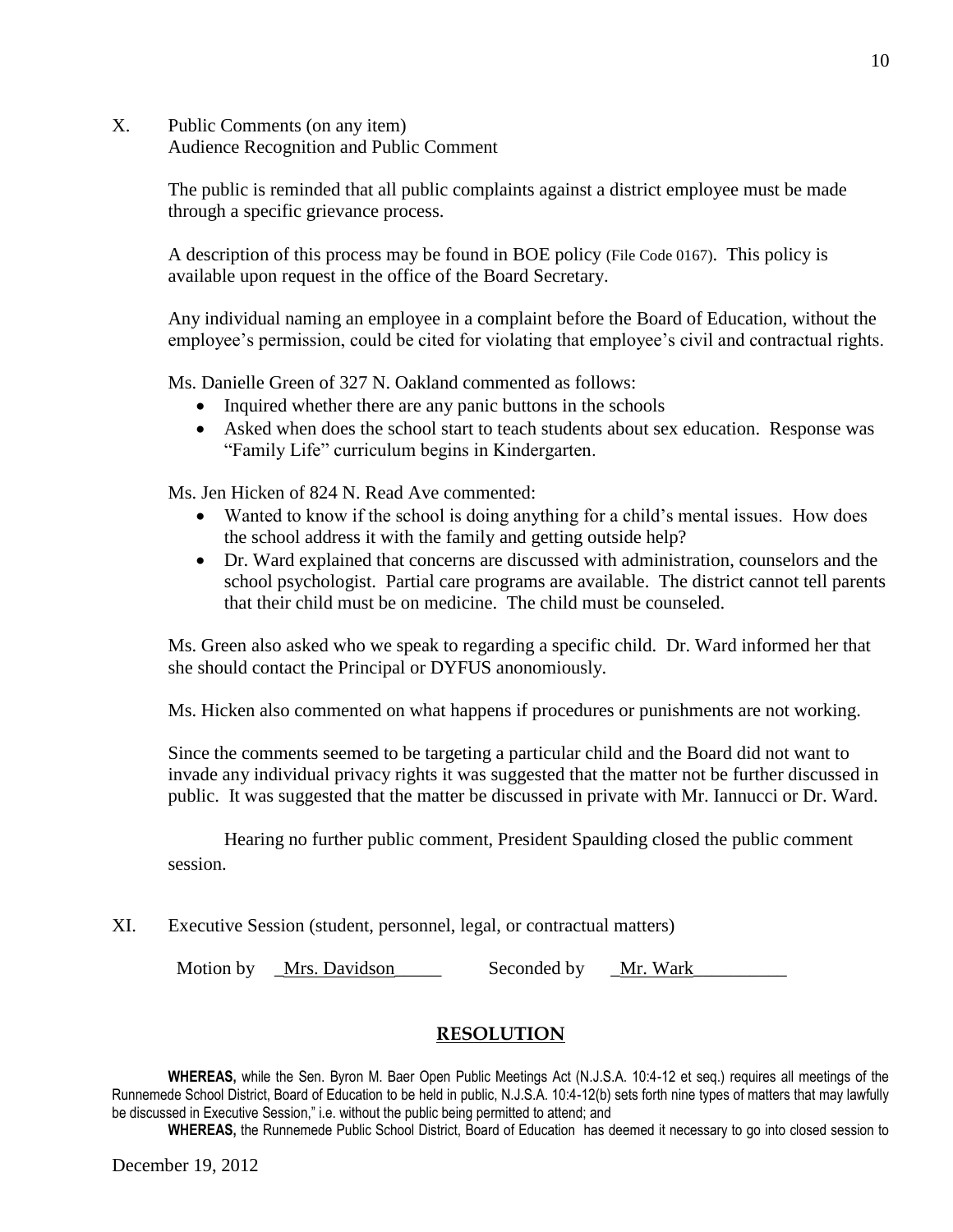discuss certain matters which are exempted from the Public; and

**WHEREAS,** the nine exceptions to public meetings set forth in N.J.S.A. 10:4-12(b) are listed below, and next to each exception is a box within which the number of issues to be privately discussed that fall within that exception shall be written, and after each exception is a space where additional information that will disclose as much information about the decision as possible without undermining the purpose of the exception shall be written.

- **NOW, THEREFORE, BE IT RESOLVED** that the Runnemede Public School District, Board of Education will go into closed session for the following reason(s) as outlined in N.J.S.A. 10:4-12(b):
- **\_\_\_\_**Any matter which, by express provision of Federal Law, State Statute or Rule of Court shall be rendered confidential or excluded from discussion in public.

Any matter in which the release of information would impair a right to receive funds from the federal government;

- 1\_Any matter the disclosure of which constitutes an unwarranted invasion of individual privacy such as any records, data, reports, recommendations, or other personal material of any educational, training, social service, medical, health, custodial, child protection, rehabilitation, legal defense, welfare, housing, relocation, insurance and similar program or institution operated by a public body pertaining to any specific individual admitted to or served by such institution or program, including but not limited to information relative to the individual's personal and family circumstances, and any material pertaining to admission, discharge, treatment, progress or condition of any individual, unless the individual concerned (or, in the case of a minor or incompetent, his guardian) shall request in writing that the same be disclosed publically;(**Student matter)**
- Any collective bargaining agreement, or the terms and conditions of which are proposed for inclusion in any collective bargaining agreement, including the negotiation of terms and conditions with employees or representatives of employees of the public body

Any matter involving the purpose, lease or acquisition of real property with public funds, the setting of bank rates or investment of public funds where it could adversely affect the public interest if discussion of such matters were disclosed;

- \_\_\_\_\_\_Any tactics and techniques utilized in protecting the safety and property of the public provided that their disclosure could impair such protection;
- Any investigations of violations or possible violations of the law;
- 1 Any pending or anticipated litigation or contract negotiation in which the public body is or may become a party. Any matters falling within the attorney-client privilege, to the extent that confidentiality is required in order for the attorney to exercise his ethical duties as a lawyer; **(BOE vs. Alessi Roofing)**

Any matter involving the employment, appointment, termination of employment, terms and conditions of employment, evaluation of the performance, promotion or disciplining of any specific prospective public officer or employee or current public officer or employee employed or appointed by the public body, unless all individual employees or appointees whose rights could be adversely affected request in writing that such matter or matters be discussed at a public;

\_\_\_\_\_Any deliberation of a public body occurring after a public hearing that may result in the imposition of a specific civil penalty upon the responding party or the suspension or loss of a license or permit belonging to the responding party as a result of an act of omission for which the responding party bears responsibility;

**WHEREAS,** the length of the Executive Session is undetermined; however, the Runnemede Public School District, Board of Education will make every attempt to estimate the time of the session prior to convening the session after which the public meeting shall reconvene at \_\_9\_\_ pm and the Runnemede Public School District, Board of Education will proceed with business.

**NOW, THEREFORE, BE IT RESOLVED,** that the Runnemede Public School District, Board of Education will go into Executive Session for only the above stated reasons;

**BE IT FURTHER RESOLVED** that the Runnemede Public School District, Board of Education hereby declares that its discussion of the aforementioned subject(s) may be made public at a time when the Runnemede Public School District, Board of Education attorney advises that the disclosure of the discussion will not detrimentally affect any right, interest or duty of the school district or any other entity with respect to said discussion.

**BE IT FURTHER RESOLVED** that the Runnemede Public School District, Board of Education, for the aforementioned reasons, hereby declares that the public is excluded from the portion of the meeting during which the above discussion shall take place and hereby directs the board secretary to take the appropriate action to effectuate the terms of this resolution.

**BE IT FURTHER RESOLVED** that the Board Secretary on the next business day following this meeting, shall furnish a copy of this resolution to any member of the public who requests one at the fees allowed by N.J.S.A. 47:1A-1 et seq.

Ayes carry

President Spaulding announced that no vote was anticipated when the board reconvenes to public session to adjourn the meeting.

The Board convened in Executive Session at 8:29pm.